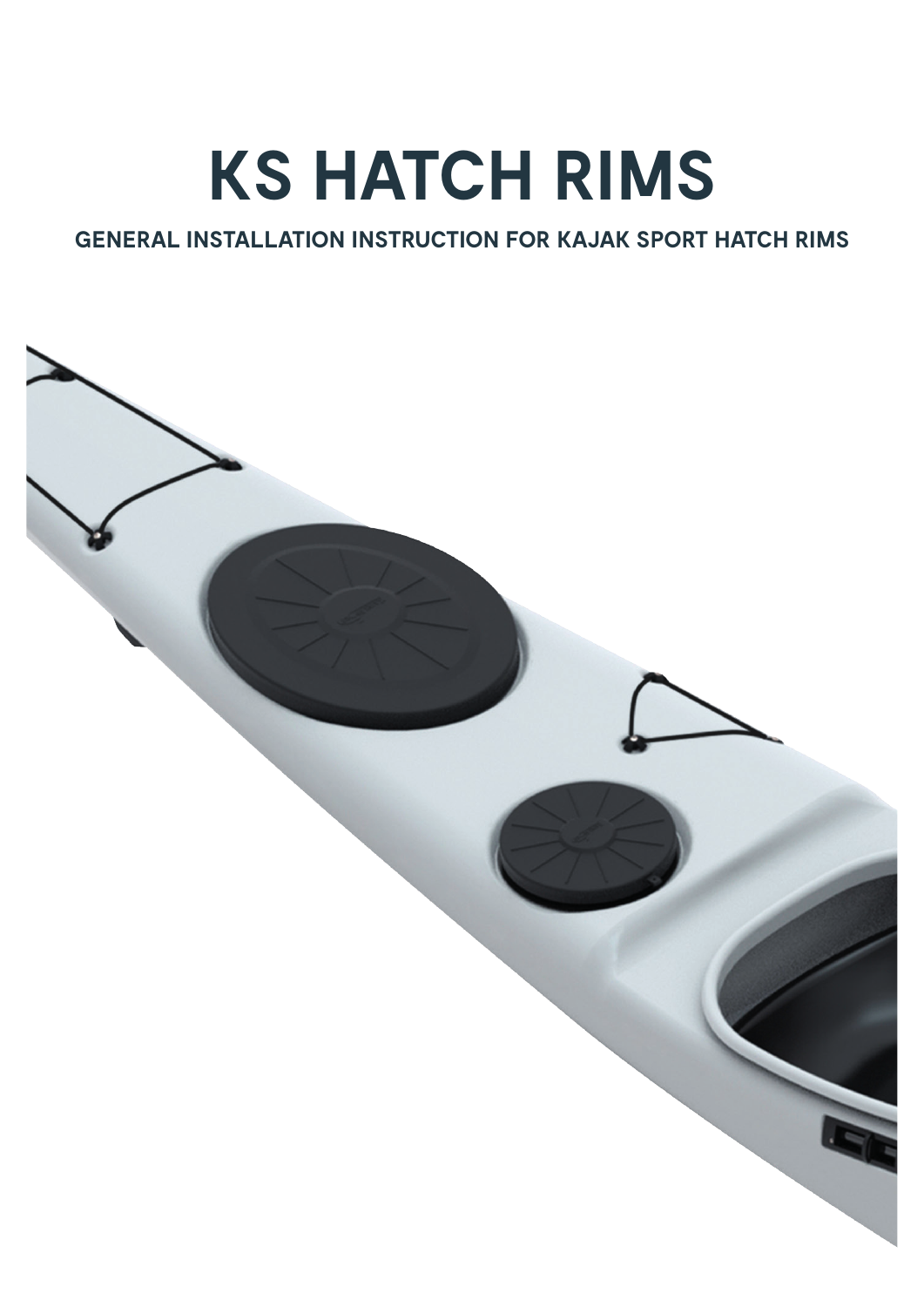## **INSTALLATION INSTRUCTIONS**

#### **Designing and building a proper recess for hatch rim**

A. Make sure that the kayak platform for hatch rim is properly maid (straight & large enough). Plaform can be recessed or unrecessed. B. Measure the rim on it's place and cut the whole to the deck of the kayak. Roughen and clean carefully the gluing surface. C. Measure the required hole size from this short vertical flange

D. Make sure there is enough free space around the hatch rim that the deck won't disturb the usage of the hatch cover. Cover needs to be able to stretch and bend over the rim outer edge. User needs to get good grip with fingers around the cover. Recess needs to have proper emotying channel that water will not stay on the recess.